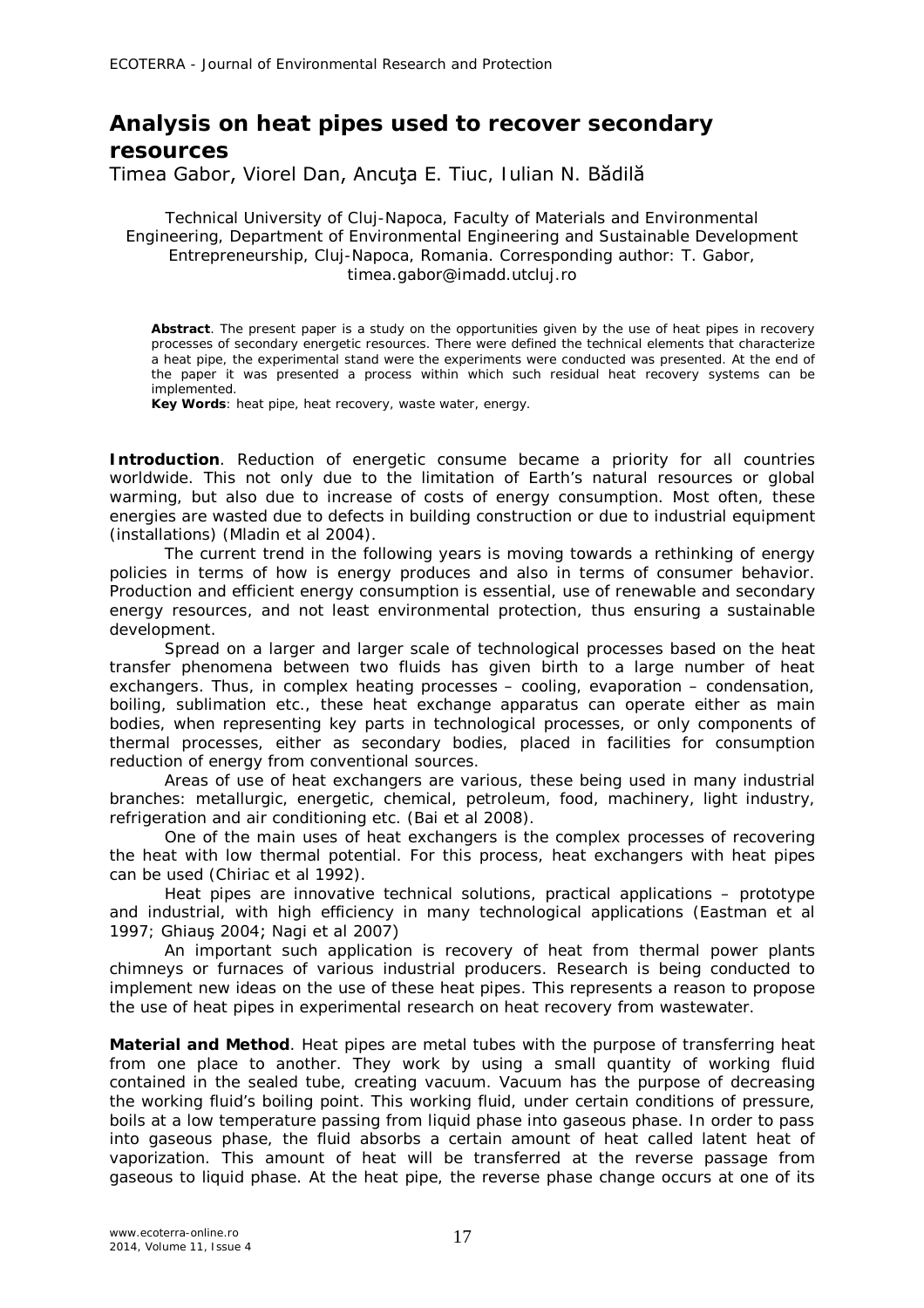ends, called *condenser* where the thermal agent is condensed and releases heat absorbed during evaporation. This cycle occurs continuously, heat being transferred from the warm point to the cold point (Ahmet et al 2009; Kempers et al 2008; Mostafa et al 2007; Neaga & Mărunţelu 2005; Te-En et al 2010; Yodrak et al 2010).

After the way of returning of the condensate in the evaporator area, heat pipes are divided in two categories: heat pipes with capillary filling (Figure 1a) and gravitational heat pipes (Figure 1b).



a) capillary filling; b) gravitational (Kenter 2007).

The main issues to be considered in construction of a heat pipe are the choice of working fluid, pipe material and type of filling.

*Experimental stand.* Within experimental research there was used a heat exchanger with heat pipes. The goal of research was to determine their efficiency using wastewater as a heat source.

The Q – Pipe heat exchanger with heat pipes is produced by SC EnergiQ Company and its main characteristics are listed in Table 1.

The heat exchanger is composed of two compartments: the lower compartment with a volume of 0.164 m<sup>3</sup> and the upper compartment with a volume of 0.017 m<sup>3</sup>.

Working fluid for the  $Q -$  Pipe heat pipes is recirculated continuously through the action of its own surface tension forces. Thermal energy is transported from the evaporator to the condenser in a continuous cycle of mass transfer and phase change of the working fluid. The phase change mechanism, with its absorption and heat release accompanying phenomena, is known as a very efficient thermal transfer process.

In the experimental stand was used a number of 40 heat pipes (Gabor 2011).

The heat recovery system had the following main components: residual heat source (wastewater), recovery installation and recovered thermal energy consumer, having mounted process measurement and control systems (heat meter, pressure gauge, flow meter, and thermometer).

In Figure 2 is represented the heat exchanger with heat pipes that was used for the experimental research. It is composed of two parts, namely:

- *The lower compartment*, where is the vaporization part of the heat pipe, in which the warm thermal agent (wastewater) circulates and gradually gives up its heat;
- *The upper compartment,* where is the condensation part of the heat pipe, in which the cold thermal agent (cold water from the network) circulates and is preheated.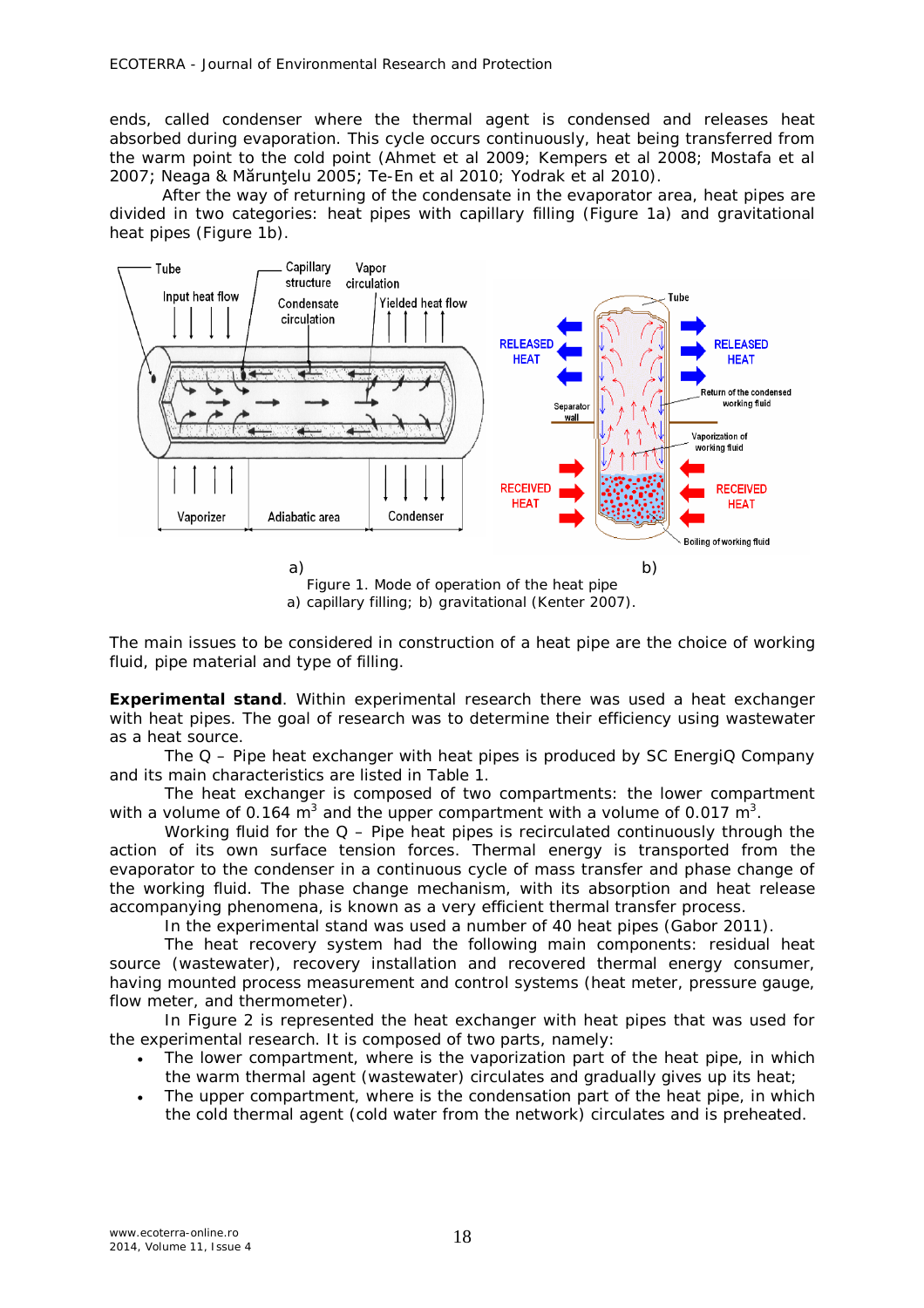## Table 1

| Characteristics                           |                | M.U. | Value   |
|-------------------------------------------|----------------|------|---------|
| Exterior length                           |                | m    | 1.433   |
| Exterior width                            |                | m    | 0.086   |
| Exterior height                           |                | m    | 0.760   |
| Wall thickness                            |                | m    | 0.003   |
| Separator wall thickness                  |                | m    | 0.010   |
| Height of the lower compartment           |                | m    | 1.108   |
| Height of the upper compartment           |                | m    | 0.305   |
| Exterior height of tubes                  |                | m    | 1.390   |
| Exterior radius of tubes                  |                | m    | 0.008   |
| Interior radius of tubes                  |                | m    | 0.007   |
| Distance between tubes and the lower wall |                | m    | 0.018   |
| Distance between tubes and the upper wall |                | m    | 0.025   |
| Material of which it is made of           | wall           |      | OL 37.2 |
|                                           | Separator wall |      | OL 37.2 |
|                                           | tubes          |      | Cu 99.9 |

Characteristics of heat exchanger with heat pipes



Figure 2. The  $Q$  – Pipe heat exchanger with heat pipes.

**Results and Discussion**. Experimental research has targeted thermal processes taking place in the heat exchanger with heat pipes and determination of its efficiency.

In Figure 3 is represented the variation of temperature recovered by heat pipes in the upper compartment, at a wastewater temperature of 50°C. The graph shows that heat pipes worked quite efficiently.

Experimental measurements were conducted at a wastewater temperature of 50°C with a flow variation of 0.5 m<sup>3</sup>/h (F1), 0.4 m<sup>3</sup>/h (F2) and 0.3 m<sup>3</sup>/h (F3). The heat exchanger with heat pipes operated for 30 minutes. The graph shows that after 25 minutes of operation, the heat exchanger began to enter in a stationary state.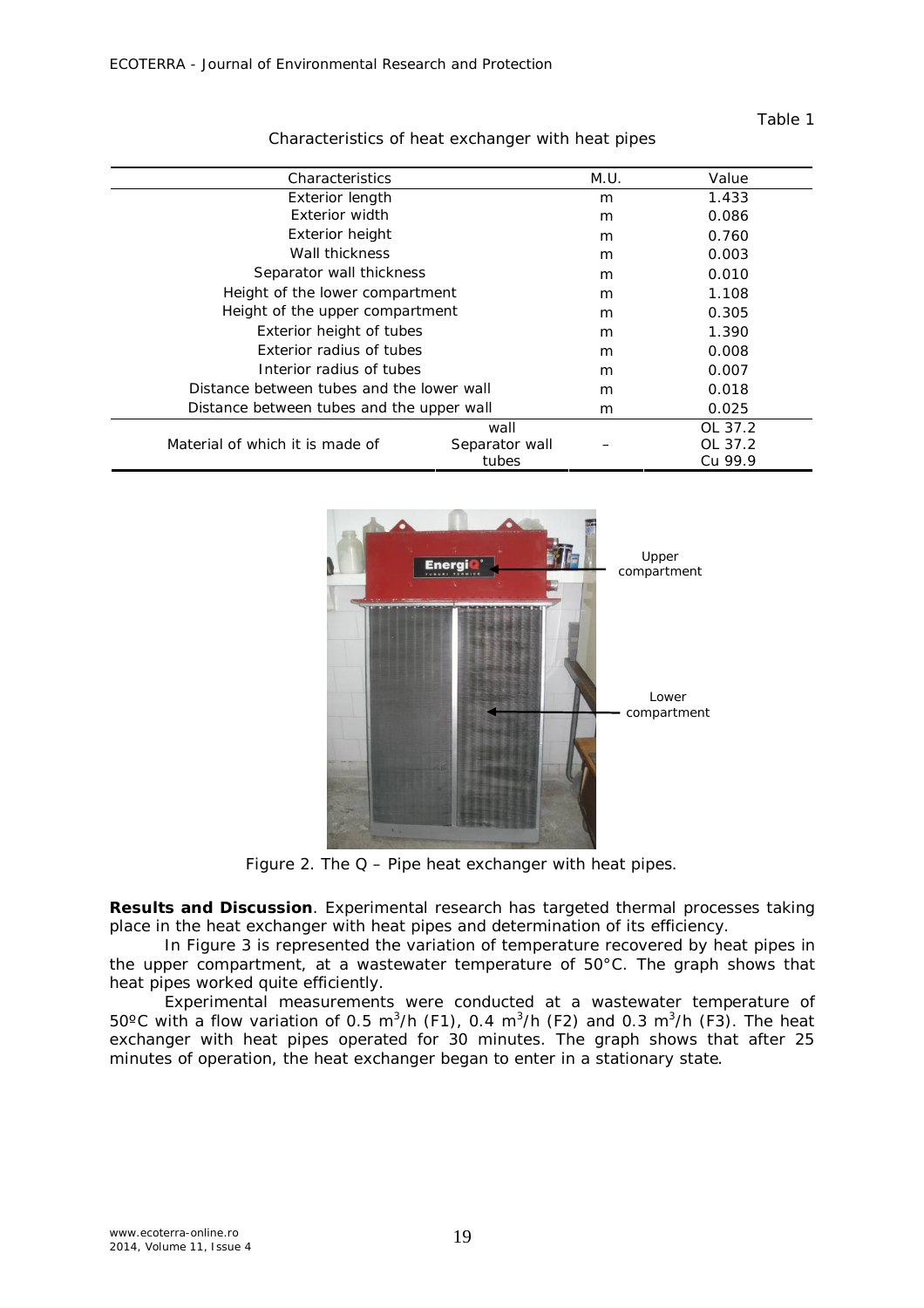

Figure 3. Variation of the temperature difference of cold agent versus time, the input wastewater temperature of 50°C.

To determine the efficiency of the heat exchanger with heat pipes, it was calculated the efficiency compared to wastewater (*ε1*) and the efficiency compared to cold water (*ε2*), with the following equations (Table 2; equations 1, 2).

$$
\varepsilon_1 = \frac{t_1' - t_1''}{t_1' - t_2'} \cdot 100 \qquad [%]
$$
 (1)

$$
\varepsilon_2 = \frac{t_2'' - t_2'}{t_1' - t_2'} \cdot 100 \qquad \left[ \% \right] \tag{2}
$$

The average value of thermal efficiency in equation 3.

$$
\varepsilon_{med} = \frac{\varepsilon_1 + \varepsilon_2}{2} \qquad [\%]
$$
 (3)

where:

*t'<sup>1</sup>* – warm agent input temperature (wastewater) [°C];

 $t''_1$  – warm agent output temperature (wastewater)  $[^{\circ}C]$ ;

 $t'$ <sub>2</sub> – cold agent input temperature (cold water from the network)  $[^{\circ}C]$ ;

*t"<sup>2</sup>* – cold agent output temperature (preheated water) [°C].

Table 2

*Experimental measurements*  $\epsilon_1$  [%]  $\epsilon_2$  [%]  $\epsilon_m$  [%] M 1 32.9 32.53 32.71 M 2 33.68 29.98 31.83 M 3 32.4 30.64 31.52

Efficiency of the recovery process

**Conclusions**. Following experimental research we can conclude that using wastewater as heat source is a way of contributing to sustainable development. Wastewater flow is growing continuously and in most industrial or household processes it results with a heat content that is lost in the sewers.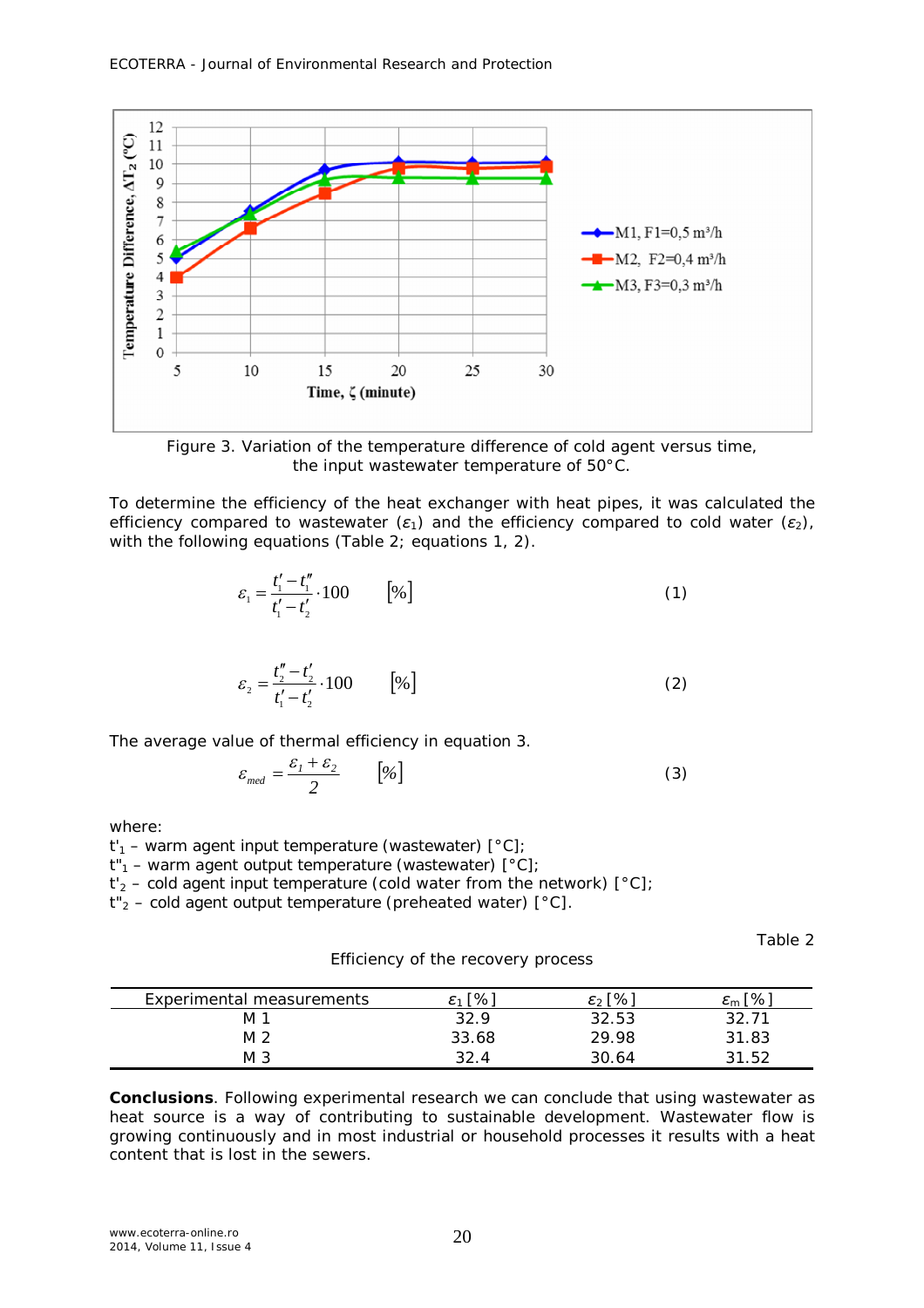Following measurements, the higher efficiency was obtained for measurement M1, this highlighting the fact that recovered temperature depends mostly on wastewater and cold water flows.

Energy security and climate change control must be the object of an integrated approach. It is important to elaborate strategies regarding top technologies that are efficient and use secondary energy sources, in order to ensure security of supply, controllable consumption, low price and environmental protection. It should be pointed out that many poor people spend a large proportion of income mostly on heating and hot consumption water, and by using renewable or secondary energy sources, production costs are much lower.

As technologies evolve and the cost level evolves in convenient directions, a number of secondary energy resources whose use is not justified nowadays, might be used in the future.

**Acknowledgements**. The experimental heat exchanger with heat pipes used in the research was supported by S.C. EnergiQ Ind. C.O. S.R.L Cluj-Napoca.

## **References**

- Ahmet K., Hakan D., Zakir T., 2009 Experimental study of heat transfer of buried finned pipe for ground source heat pump applications. International Communications in Heat and Mass Transfer 36:739–743.
- Bai P., Tang Y., Tang B., Lu L. S., 2008 Thermal performance of heat pipe with different micro-groove structures. J Cent Univ Technol 15(s2):240–244.
- Chiriac F., Leca L., Pop M., Badea A., Luca L., 1992 Processes of heat and mass transfer in industrial installations. Technical Publishing House, Bucharest.
- Eastman J. A., Choi S. U. S., Li S., Thompson L. J., Lee S., 1997 Enhanced thermal conductivity through the development of nanofluisd. In: Proceedings of the Symposium on Nanophase and Nanocomposite Materials II, Materials Research Society, Boston, Vol. 457, pp. 3–11.
- Gabor T., 2011 Studies and research on the technologies and materials used for heat recovery from municipal wastewater. PhD Thesis, Technical University of Cluj-Napoca, Romania.
- Ghiauş A. G., 2004 Heat transfer course notes. Conspress Publishing House, Bucharest.
- Kempers A., Robinson A. J., Ewing D., Ching C. Y., 2008 Characterization of evaporator and condenser thermal resistances of a screen mesh wicked heat pipe. International Journal of Heat and Mass Transfer 51(25–26):6039–6046.
- Kenter P., 2007 Recovering heat from sewage, new in Canada. Journal of Commerce, Canada.
- Mladin E. C., Georgescu M., Dutianu D., 2004 Efficiency in buildings situation in Romania and Community Acquis. ENERO – Center for promotion of clean and efficient energy in Romania, Bucharest.
- Mostafa A., Mousa A. E. B., Mohamed M., 2007 Heat pipe heat exchanger for heat recovery in air conditioning. Applied Thermal Engineering 27:795–801.
- Nagi M., Laza I., Mihon L., 2007 Heat exchangers. Vol. II, Mirton Publishing House, Timişoara [in Romanian].
- Neaga C., Mărunțelu S., 2005 Transient processes in operation of gravitational heat pipes. IV National Conference of Classical Thermo-mechanical and Nuclear Equipment and Urban Energetics, Polytechnic University, Bucharest, pp. 127–130 [in Romanian].
- Te-En T., Guan-Wei W., Chih-Chung C., Wen-Pin S., Sih-Li C., 2010 Dynamic test method for determining the thermal performances of heat pipes. International Journal of Heat and Mass Transfer 53:4567–4578.
- Yodrak L., Rittidech S., Poomsa N., Meena P., 2010 Waste heat recovery by heat pipe air – preheater to energy thrift from the furnace in a hot forging process. American Journal of Applied Sciences 7(5):675–681.